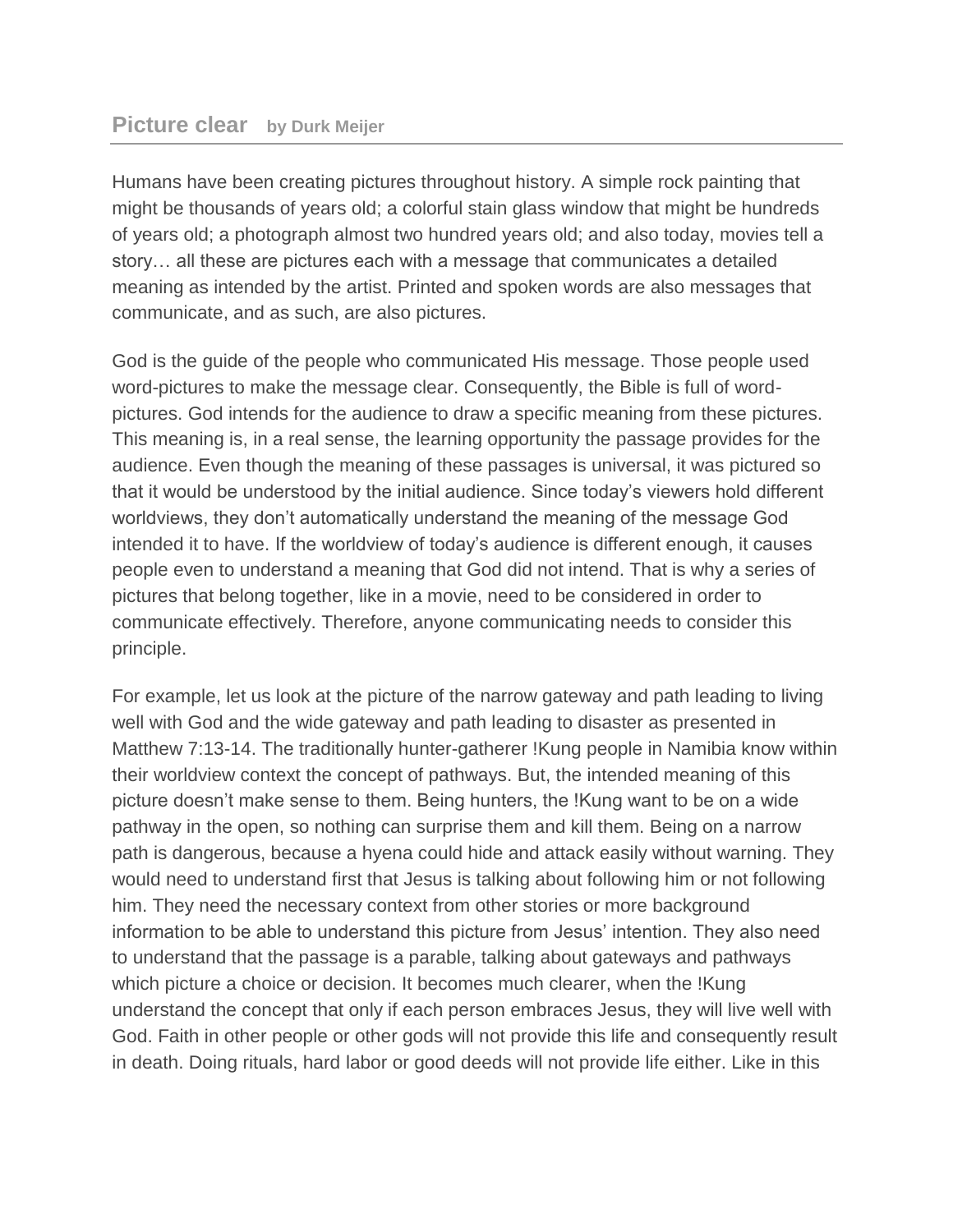situation, people sometimes need several or even many messages to get a clear understanding of what God, as the communication artist, is trying to tell.

Because the !Kung only could relate to this parable from their own worldview perspective, they miss-understood the meaning about the wide and narrow pathways. They did not understand the meaning of the picture that was given in the Bible. Does that mean that this passage is not for the !Kung people? Certainly not!

All people relate new information to information they already know, and likewise when we use pictures, people link them to pictures that are already relevant in their life. For some passages the meaning may be clear from just about every worldview perspective, but for most, it is important to provide more context in order for people to be able to understand the message properly. We may need more supporting pictures or stories. So, what the !Kung first need is enough relevant pictures to be able to relate to the passage about the wide and narrow pathways.

There is great value in starting with passages that need minimal or no additional information, since they already create an accurate picture on their own. If they additionally tie into something that the people already know about and are interested in, then it creates a natural attraction. Typically, these kind of passages serve very well to help people be open for the message of the Bible. For example, for fishermen we could start with stories about fishing, for nomadic shepherd stories about nomadic herding, while women may identify with Ruth and Hannah. General themes of interest may also serve as 'door openers'. Some themes that are 'door-openers' for many audiences are:

- God being the Creator of life and all that is good, as seen in the narratives of Genesis, as well that it plays a part in many other passages and is also expressed in the Psalms.
- Stories about people's choices that have damaged their relationship with God, starting in Genesis 3 and throughout the whole Bible.
- God's His care toward those that had a damaged relationship with him, as seen in the narratives of Genesis, the Exodus, Daniel and the Gospels.
- God's benevolence as He works through events to oppose evil, to train his servants in righteousness and truth, and to fulfill His good purposes for His people. We can see this in the narratives of Abraham, Joseph, Moses, Ruth, David, Jonah, Daniel, and Job, as well as in Revelation.
- The kindness, devotion, wisdom, and power of Jesus, are recorded in the Gospels.
- The love and forgiveness exhibited by true followers of Jesus, as seen in the Acts of the Apostles. We can see a similar theme in the life of Joseph.